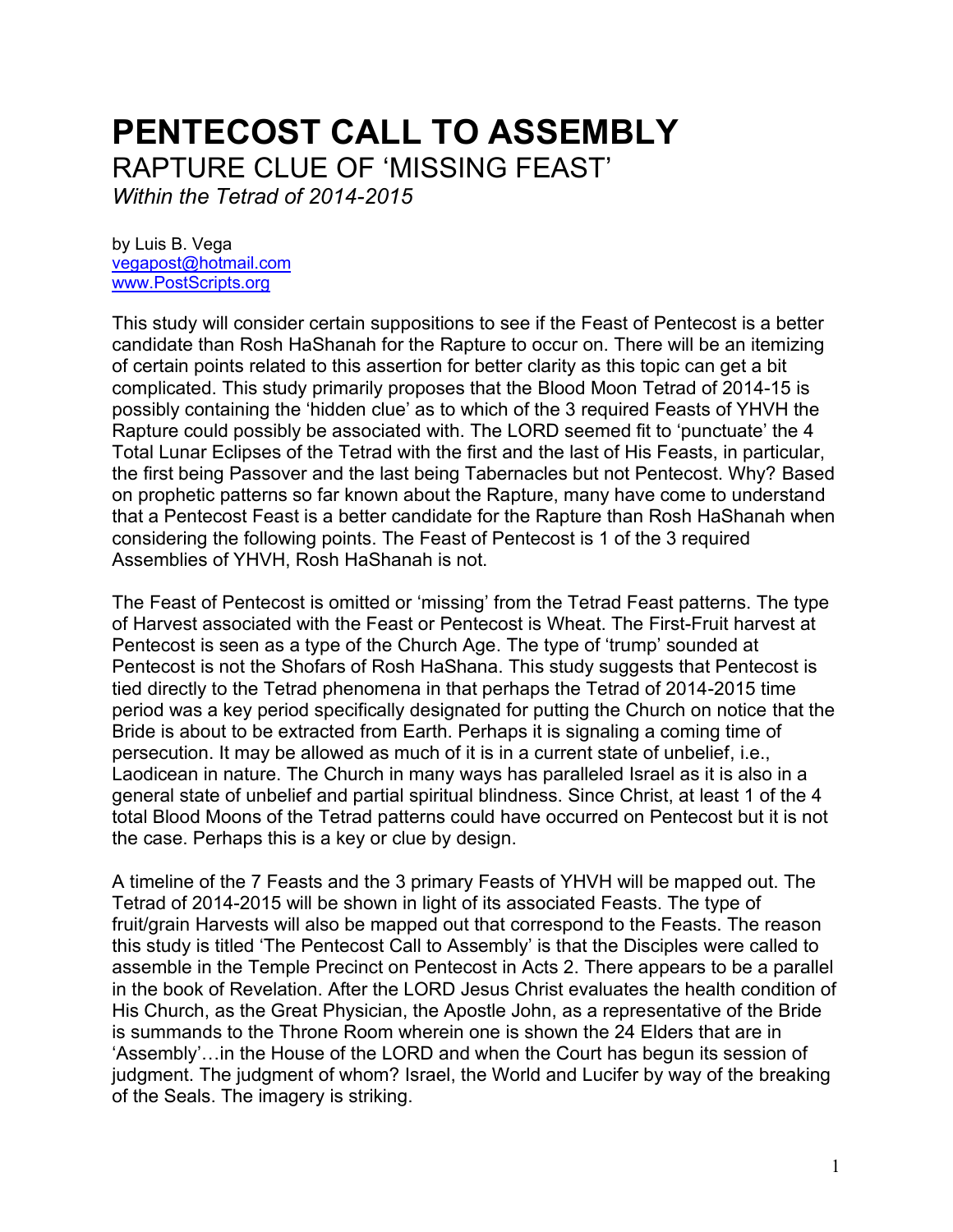#### **When will the Rapture take place?**

There is no clear association to this scenario as being associated with Pentecost but the LORD does identify His position within the 'Menorah' of the Churches of Asia, as being in the 'midst' or the middle; that of the  $4<sup>th</sup>$  Center Servant Stem. Using deductive logic, it can be than asserted that the LORD's position at the time of the calling of the Apostle John as the 'Church' representative to assemble and gather at His Throne Room is directly then associated to the  $4<sup>th</sup>$  Stem of the Menorah, that is to say Pentecost. This typology is consistent with Pentecost being the  $2<sup>nd</sup>$  of the 3 required assemblies or gathering Feasts of YHVH, and thus in the middle. Thus this study strongly suggests that the Rapture or the call to 'Come Up' would not be attributed to any of the Tetrad's 4 Total lunar Blood Moon Eclipses that mark off the LORD's First and Last of the required feasts solely based on this prophetic pattern that is implied.

This is to say that perhaps the Rapture takes place on Pentecost in the 'midst' of Passover and Sukkot in a yet future year to be determined. It is a high watch Rapture Zone for sure. But again, this study only is postulating that if the Rapture were to occur on a LORD's Feast, it could most likely be associated with Pentecost and not Rosh HaShanah. This study strongly suggests that the LORD's return will be on Rosh HaShanah that will then complete within days the rest of the Feasts of Yom Kippur and Tabernacles. This will mirror the Passion Week of the first 3 Holy Feasts starting with Passover in the Spring when Jesus fulfilled such prophetic events with a week's time.

The Rapture of the Church will be a special day no doubt as the LORD does 'punctuate' His appointments. This is especially true in the pattern and type of fulfilling the 7 Major Feasts of Israel. These Feasts or Moedim echo the Plan of Redemption purposed in Christ Jesus. Each Feast is a stage in the overall will and plan of YHVH. As many excellent studies have pointed out, the Rapture does not have to fall on any particular Jewish or Feast of the LORD at all. The Rapture does not even have to occur on Pentecost at all, nor during a Blood Moon for that matter. The point is that Pentecost has been a continual outpouring of the Holy Spirit and it is to be consummated by its corresponding harvest.

The Pentecost Harvest is actualized or ends well before the 1<sup>st</sup> day of the civil New Year, that is Tishri 1, the Feast of Trumpets. However, the required 2<sup>nd</sup> assembly or gathering of the LORD's People on Pentecost is the only one of the 7 main High Holy Feasts of YHVH that distinctly has a Gentile attribute associated with it. In the Old Testament, Gentiles since the time of Exodus were actually also required to observe the Feasts of YHVH. It had always been in GOD's heart to save the whole world, not just the Jewish Nation. It was because of the direct rejection of Christ by Israel, as a whole that this facilitated the objective. In fact, it was for this very reason that the Apostle Paul got stoned during one of his Asian missionary trips for declaring this truth to the Jews. The Jews became jealous that YHVH would have also included and incorporated the Gentles into His redemptive and rewards plan. Thus Pentecost specifically is associated with a Gentile element that was to be included in the 'Harvest' of the LORD at some point in time in a future Pentecost Harvest season. In Acts 2 the prophecy of Joel 2, alluded to by the Apostle Peter was fulfilled on Pentecost.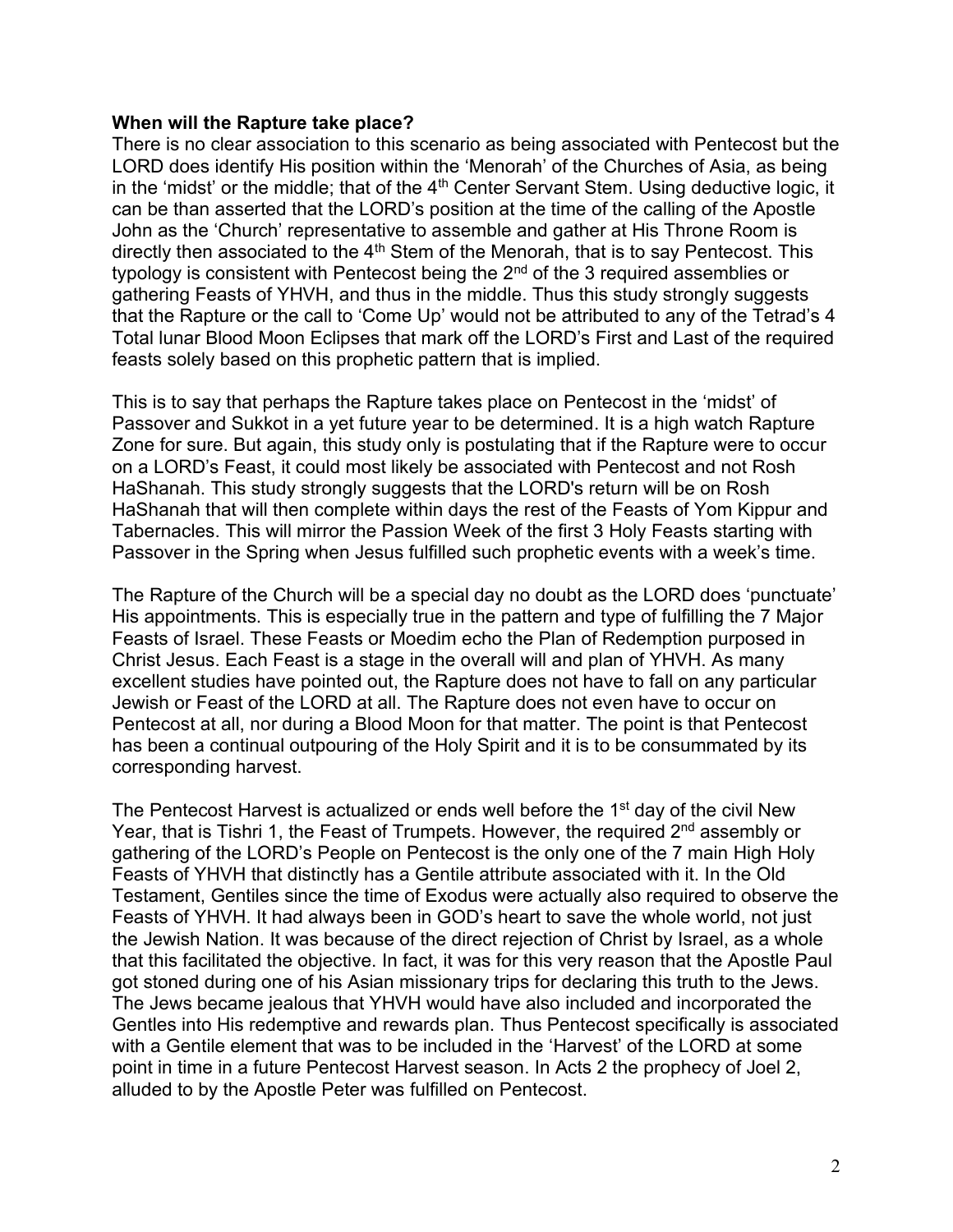# **Why is Pentecost Missing in the Tetrads?**

The giving of the Holy Spirit that descended on the 120 Believers gathered in the Temple Precinct as was their custom was given to Christ's Witnesses as it will be given to the 144,000 to be anointed to witness in the Tribulation Period. The Disciples witnessed to Israel during this Pentecost in People's native languages that were understood without interpretation. These languages were not 'Angelic' ones. The 3000 that were saved that day was a foreshadowing of the nature of the dispensation to come, namely the Church Age that was to incorporate Jews and non-Jews into the Plan of Salvation.

# 1*- Ruth, a picture of the Gentile Bride married Boaz the Kinsmen Redeemer on Pentecost.*

# *2- Enoch was raptured on Pentecost.*

*3- Moses on behalf of Israel ratified the Marriage Covenant with the LORD as the Law was implemented on Mt. Sinai on Pentecost with the Silver Trumpet blasts etc.*

# *4- Even King David proposed to have died at Pentecost*

This number is also prophetically significant in that it was the number of people that perished at Mount Sinai for the insurrection against Moses and the LORD. Thus, the Pentecost of Acts 2 was a sort of 'first-fruits' of the 'Wheat Harvest'. It is a much broader 'harvest' to come that incorporated Gentiles. This in-grafting is thus accompanied by a beginning and end of celestial Signs in the Sun, Moon and the Stars to accompany it. Is the Blood Moon Tetrad a countdown then? At Pentecost, 2 loaves of risen bread with yeast were to be waived by the High Priest that was brought inside the Temple before the LORD. Leven or yeast always represents 'sin' in a Believer of Christ.

Thus, it is a fitting picture that although the Body of Christ is currently made up of the Jew and Gentile, in sin but the High Priest atones. It is Jesus that atones for them both before the Father because of the covering of the High Priest's own blood, not the blood of bulls and goats, but the very life and breath of the Creator Himself. Perhaps the Age of Pisces or that of the Church Age is ending and the Tetrad sequence since 1948 is an important Sign and prophetic time marker. Such Solar and Lunar Eclipses are keeping prophetic time nonetheless and could be signaling and leading up to when the Rapture will be, and the 3<sup>rd</sup> Temple will be built, etc.

It could thus be consisting of perhaps a time that it is to be between a future Solar and Lunar Eclipse? As mentioned before, so far, this past decade only 2011, 2012, and 2013 match an astronomical composition of Pentecost being in the 'midst' of a Solar and Lunar Eclipse. Could this be possibility a prophetic countdown of sorts based on the Sound of the Trumpet that is to be blasted? There have been fascinating studies on what the 'Trump of God' and the 'Last Trumpet' means or signifies. There is some confusion as to the words when they are translated into English. The connotations are not easily distinguishable in type; which could make all the difference and perhaps could result in less confusion and argument.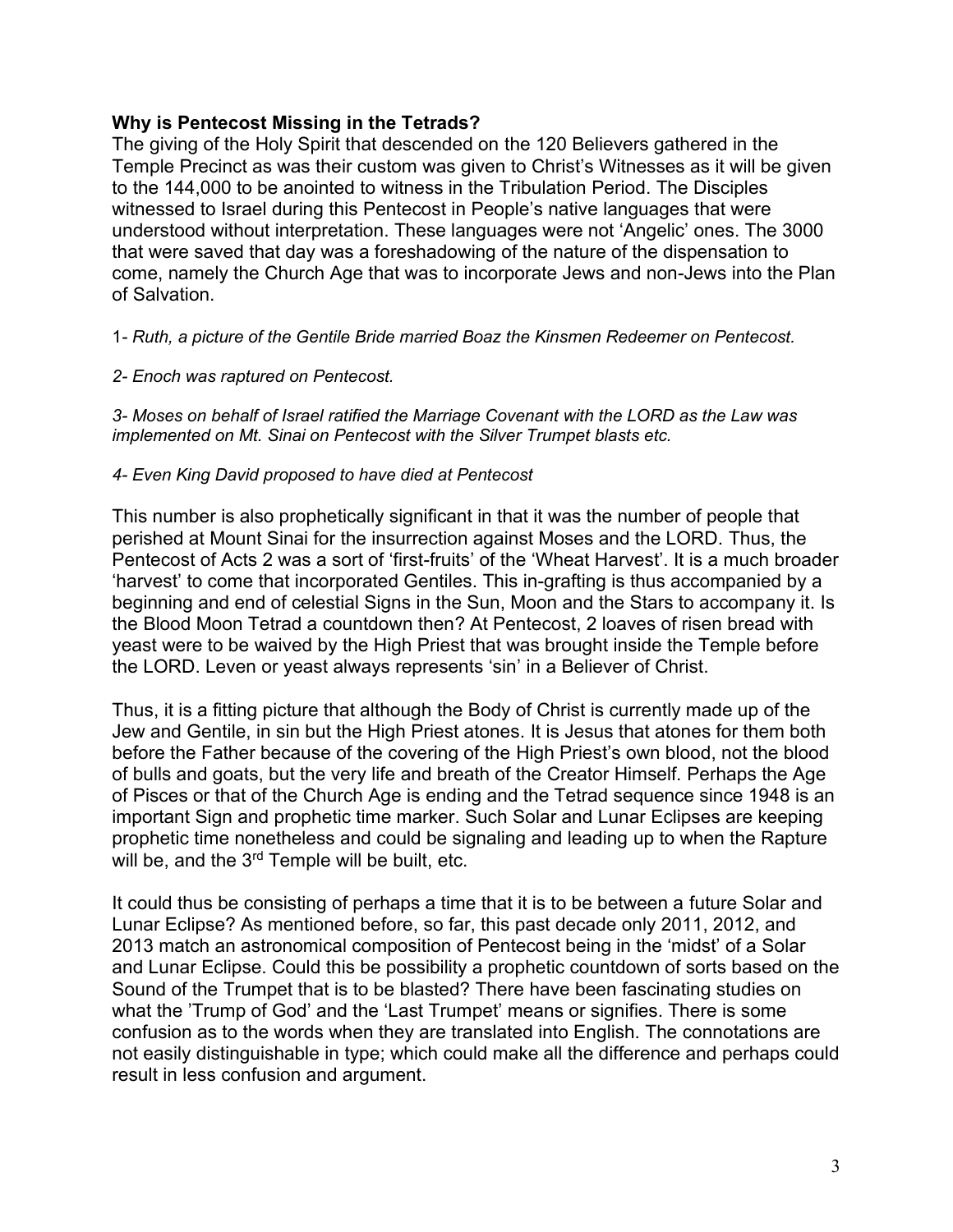For the purpose of this study, it will be very simplistic in its association to the comparison of the Feasts in question. There are those Believers that adamantly hold that the Rapture will occur on the 'Last Trump' of the LORD. This is Scripturally correct. In this case, it would seem logical to then the Rapture would be associated with Rosh HaShanah. This Feast in the Fall, around September/October in most cases, is decorated with a 100 Trumpet blast sequence, but it is of a Shofar, not the Silver Trumpets. More so, Rosh HaShanah is associated with the Wheat Harvest and it is not one of the main 3 required Assemblies of the LORD, although there are extremely wellthought-out arguments for the Rapture to take place during this time. This study suggests that the Rapture could be a viable candidate to occur on Pentecost.

# *1. Shofar: used by the Jewish Nation to assemble, call to war, alert etc., Rosh HaShanah – Shofar*

# 2. **Silver Trumpet**: primarily used in association with the Temple worship -Pentecost – *Silver Trumpet*

The only link to Rosh HaShanah exists because the Wheat Harvest ends well before that time. Notwithstanding, the issue of the timing of the Rapture has more complex and in-depth rationales to it. Pentecost was associated with the blowing of the Trumpets as in Silver Trumpets or Divine Trumpets at Mount Sinai when the Assembly, the 'Church in the Wilderness' as the Apostle Paul called the gathering that met on the Mountain. There was a Rushing of Wind, Thunder, Flashes, and the Sound of Trumpets as the Marriage Covenant was presented and initiated by way of Moses. This echoes the same manifestation at Pentecost of Acts 2. In this case, it was the betrothal of a fusion of the Jewish and Gentile Bride for Christ to be harvested at the Rapture at some point in time and thus at a Pentecost Wheat Harvest season. These were the 120 Disciples that were the 'First Fruits' to the entire 'Wheat Harvest' of souls to come.

To reiterate, YHVH's People were to congregate or assemble in Jerusalem 3 times a year. These 3 Assemblies were Passover, Pentecost, and Tabernacles. These LORD's Holy Assemblies, or Moedim were associated with a type of Harvest. Each type overlaps the subsequent one as the end of one type of Grain/Fruit Harvest is the beginning of the next type of Harvest. In the Bible, Scripture likens Believers in Christ as a type of Harvest in a collective sense and specifically a type of Grain or Fruit. Each type of Grain has its characteristics and harvesting means. Each has a process to go through and order. The Scripture likewise prescribes an order of spiritual harvesting as it directly relates to the order of Resurrections and Raptures. The following are the types of seed and harvesting related to their prophetic significance.

*-Passover = Barley-First Fruits at the beginning of Spring, Harvest gathered end of Passover.*

*-Pentecost = Wheat Harvest gathered, First Fruits of Wheat Harvest at Summer.*

*-Tabernacles = Grape Harvest gathered, end the year-long cycles of various Harvests.*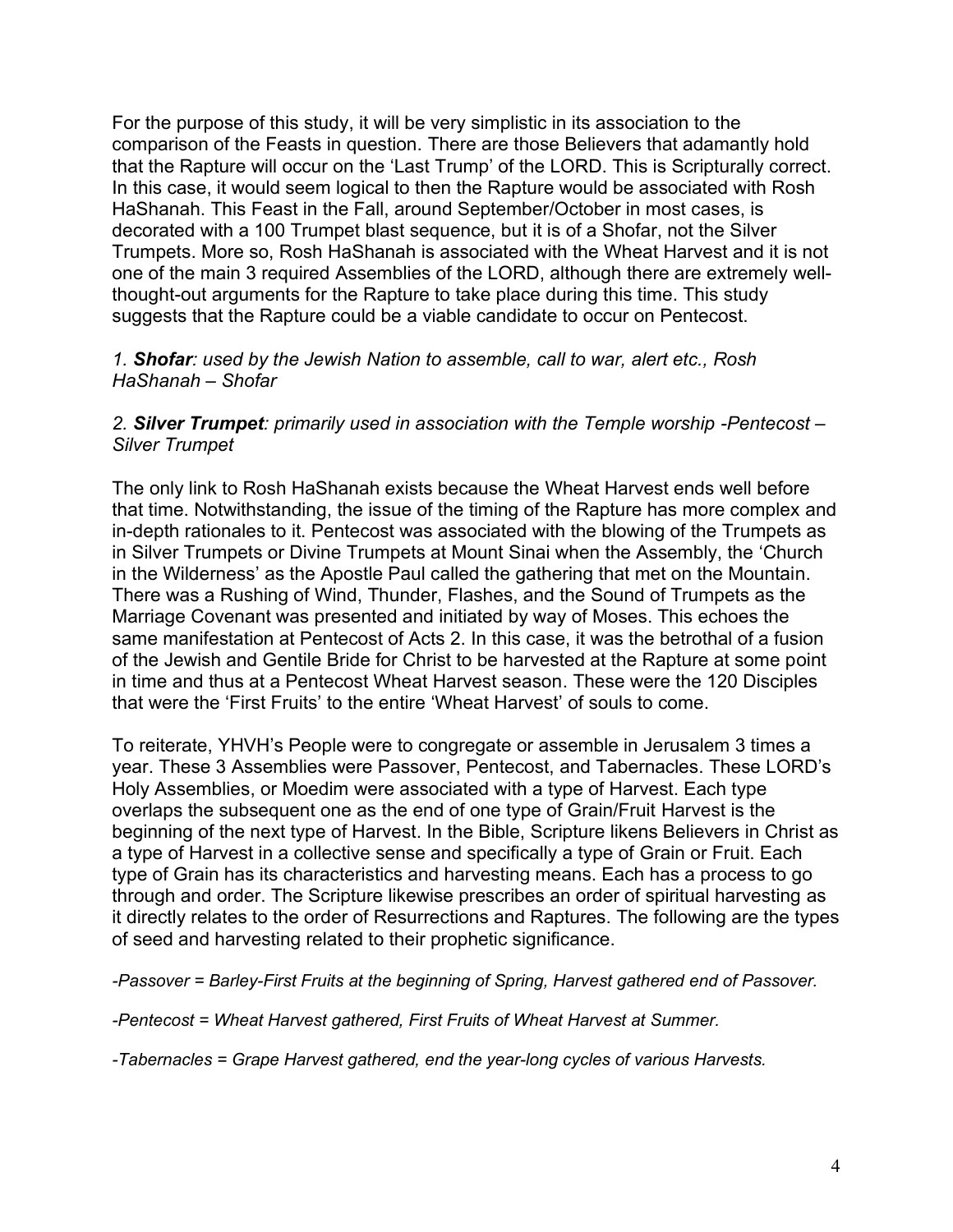# *1. Winnowing of the Barley (PASSOVER)*

*The Barley Harvest is gathered at the of the Spring Feasts. Barley is associated with Jesus alone as the 1st Resurrection because Christ was the 'First-Fruit' from among the 'Dead', in Romans, it declares that His Disciples too likewise will follow in this same 'type' of Grain. This cannot be said of Rosh HaShana. The in-gathering or assembly of the Barley Harvest is taken into before the Wheat Harvest of Pentecost begins.* 

#### *2. Threshing of the Wheat (PENTECOST)*

*This type of Grain is thrown in Air to separate it from its chaff. This is a 'picture' of Rapture; of Believers in Christ throwing off Old Sin Nature along with the physical body. In the air they are transformed and given a Spiritual body as they meet Jesus in the air. This type of Grain is beaten loose on a 'Tribulum' because it is a lot harder before it is to be winnowed. This is a 'picture' of Tribulation of the Church Age Saints, Martyrs that are to be purified to be Rapturedup. During the Pentecost season, the Wheat Harvest begins. This gives credence to the studies that propose that the end of the Church Age and Rapture will correspond to a future Pentecost Season.*

# *3. Pressing of the Grapes*

*This type of fruit, Grapes in this case are crushed to extract its juice. It is a picture of judgment. It will be associated with the judgment of Israel, the Nations, the AntiChrist, the False Prophet at the end of the Tribulation in reference to the Battle of Armageddon where blood will flow like rivers in Israel. This is why Christ is seen at His 2nd Coming with His robes dipped in blood because of the battle He will wage at His Return. This is the 'Vengeance of our God' that He did not read at the Synagogue reading during His ministry. It was He at the Garden of Gethsemane that was crushed for our inequities, bruised by the sin of Humanity as He took the full brunt of the furry and wrath of God for the judgment of sin –done on Humanity's behalf. Did not He say that He was poured out like water on the Cross? Such anguish and price to pay as he was pressed out like a 'grape' until He perspired blood. Gethsemane means 'pressed out'.*

It was Jesus at the Garden of Gethsemane that was crushed for the sin incurred by Humanity. He was bruised by the sin of Adam's race. The 2nd Adam, Jesus took the full brunt of the furry and wrath of YHVH for the judgment of sin on Humanity's behalf. He said that He was poured out like water on the cross...Such was the physical anguish and price to pay for the reconciliation of Humanity with the Father. Gethsemane means 'pressed out'. So, based on the information considered, the Rapture of the Church on a Pentecost season would be a better candidate than that of Rosh HaShanah. This is based on the prophetic patterns of the Tetrads and the distinction of the types of First Fruits and harvest times that can be prophetically paralleled to the timing of the possible Rapture sequence.

If the Rapture were to occur on a LORD's Feast day, it could possibly be Pentecost over Rosh HaShana. On the other hand, the Pentecost of every future year could be a high Rapture watch-date to consider. In 2011, there was a unique 7-7-7 Day Pattern Alignment with Pentecost in the 'middle' of a Partial Solar Eclipse and a Total Blood Moon. In 2012, again this pattern repeated; Pentecost in the 'middle' of the Annular Solar Eclipse that occurred on May 20, 2012 and of the Partial Blood Moon of June 4. In 2013, the same pattern occurred, 3 in a row with no such patterns ever to repeat astronomically again. Could this be a countdown? Perhaps it is signaling the countdown to the Blood Moon Tetrad Astronomical Sign.